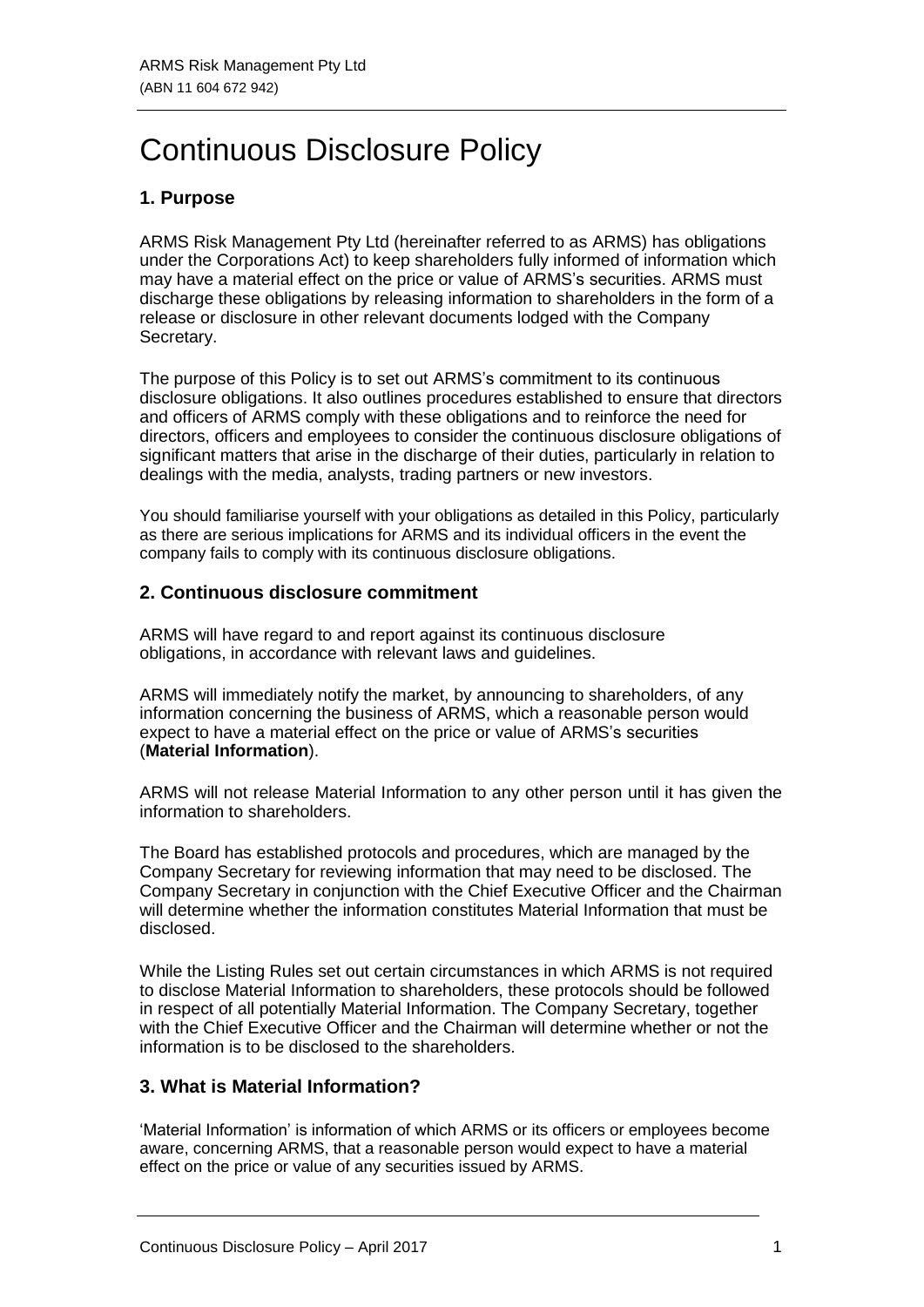A reasonable person is taken to expect information to have a *material effect* on the price or value of securities if the information would, or would be likely to, influence persons who commonly invest in securities in deciding whether or not to subscribe for, buy or sell the securities.

**Annexure A** provides a list of information that may be considered to be material price sensitive information – where you become aware of information of this kind, you **must** report this to the Company Secretary (who is then responsible determining whether it is Material Information that must be disclosed to the shareholders).

#### **4. Continuous disclosure responsibility**

The Board has authorised the Company Secretary to be the principal disclosure officer, who is charged with the following responsibilities:

- ensuring that processes are in place to enable ARMS to comply with its continuous disclosure obligations, and monitoring that compliance;
- overseeing and coordinating disclosure of information to the shareholders;
- ensuring that directors and employees are educated about this Continuous Disclosure Policy and raising awareness of the principles underlying continuous disclosure.

Each business and functional general manager has also been appointed as specific Disclosure Officers for their business or function (as the case may be).

The Company Secretary will be responsible for all communications with shareholders.

The Chief Executive Officer and Chief Financial Officer will be generally responsible for coordinating all disclosure of information to analysts and brokers.

On receiving notification of information that should be considered for release to the market, the Company Secretary will:

- review the material information reported;
- determine, in consultation with the executive directors, and other members of the Group Executive as appropriate, whether any of the material information is required to be disclosed to shareholders;
- co-ordinate the actual form of disclosure with the relevant members of management including obtaining any necessary verification of information from relevant employees as to the content of information in the proposed form of disclosure to shareholders; and
- obtain approval from the executive directors usually after consultation with the Chairman (or where the executive directors are uncontactable, the Chairman) to the form of disclosure to shareholders.
- in the case of information requiring disclosure to shareholders that is likely to have a significant impact on ARMS's business, finances or operations, obtain approval from all Directors (where time permits).

If, due to time constraints, it is not practical to obtain the approval of all directors prior to making such a release, management should consult with the Chairman prior to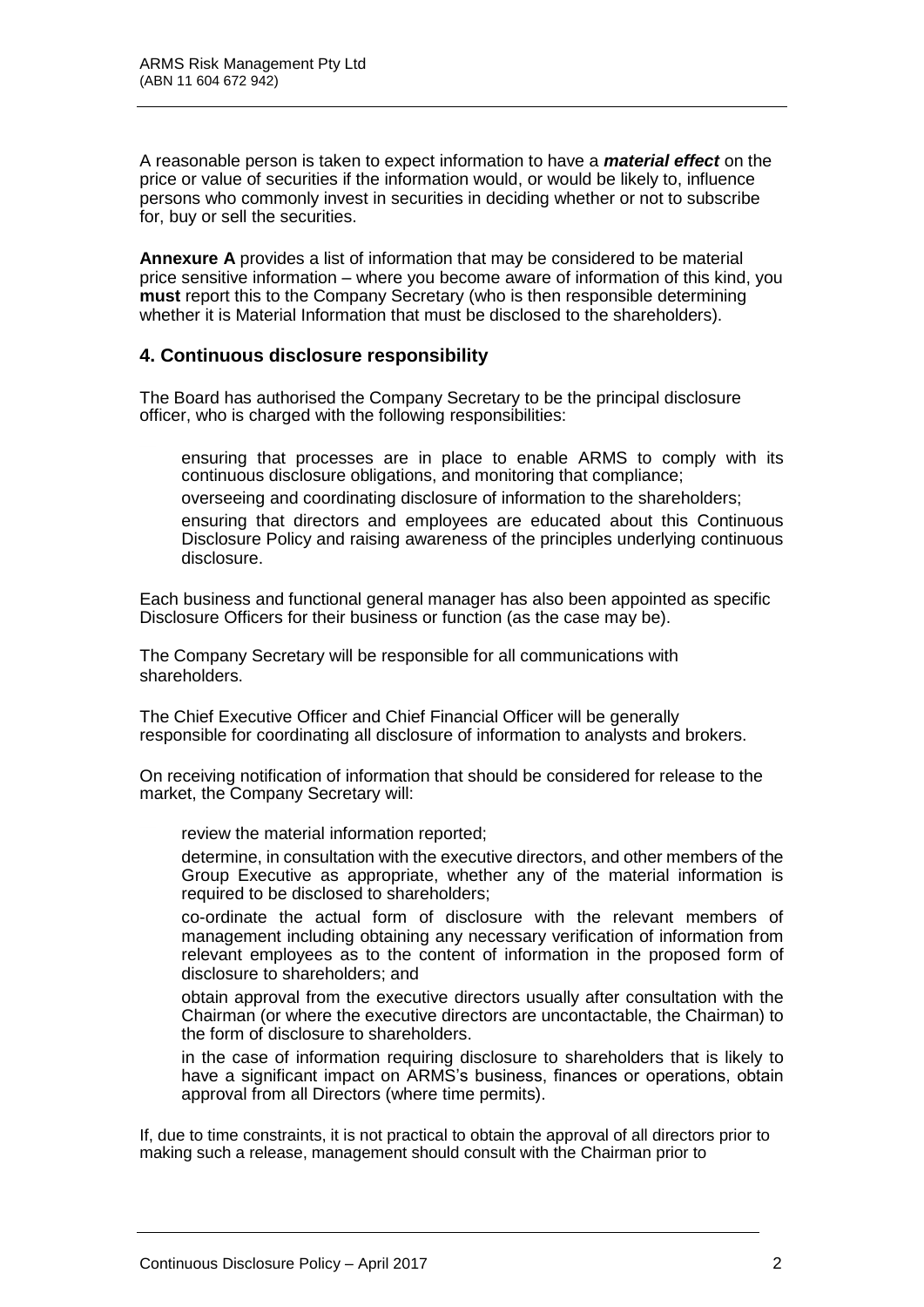disclosure and circulate a copy of the release to all directors as soon as possible after its release to shareholders.

**The Company Secretary will be responsible for keeping a record of all SHAREHOLDERS and other public releases that have been made, ensuring that ARMS's disclosure procedures are periodically reviewed and updated in light of regulatory changes, and regularly reporting to the Board on material disclosure matters and changes to ARMS's continuous disclosure procedures.**

#### **5. What are your obligations if you come into possession of information that may be Material Information?**

First and foremost, you must remember that you owe a duty of confidentiality to ARMS and any information that comes into your possession regarding ARMS, a joint venture partner, or a customer or client of ARMS as a result of your engagement with ARMS should always be kept confidential and reported only in accordance with this Policy.

If you become aware of information that is not generally available (i.e., the information in question has not been included in any Annual Report, SHAREHOLDERS Release or other publication of the Company) and which you think is Material Information (i.e., it is likely to have a financial or reputational impact upon the ARMS that may be considered material), you **must immediately** provide to the Company Secretary or your Disclosure Officer the following information (to the extent possible):

a general description of the matter; details of the parties involved; the relevant date of the event or transaction; the status of the matter (e.g., final / negotiations still in progress / preliminary negotiations only); the estimated value of the transaction or financial implications of the event; the estimated effect on ARMS's finances or operations; and the names of any in-house or external advisers involved in the matter.

A list of matters that may be considered Material Information is set out in **Annexure A**. This list is merely indicative and should not be seen as an exhaustive list of the matters that should be considered for disclosure. You should also inform the Company Secretary if you believe any prior disclosure to shareholders is inaccurate or incomplete.

The Company has established internal protocols and procedures to address situations where the Company Secretary is unavailable. In this event, various alternate persons have been identified to manage the Company's continuous disclosure procedures.

# **6. Analyst and media briefings**

The following protocols will apply in relation to analyst and investor briefings or conferences: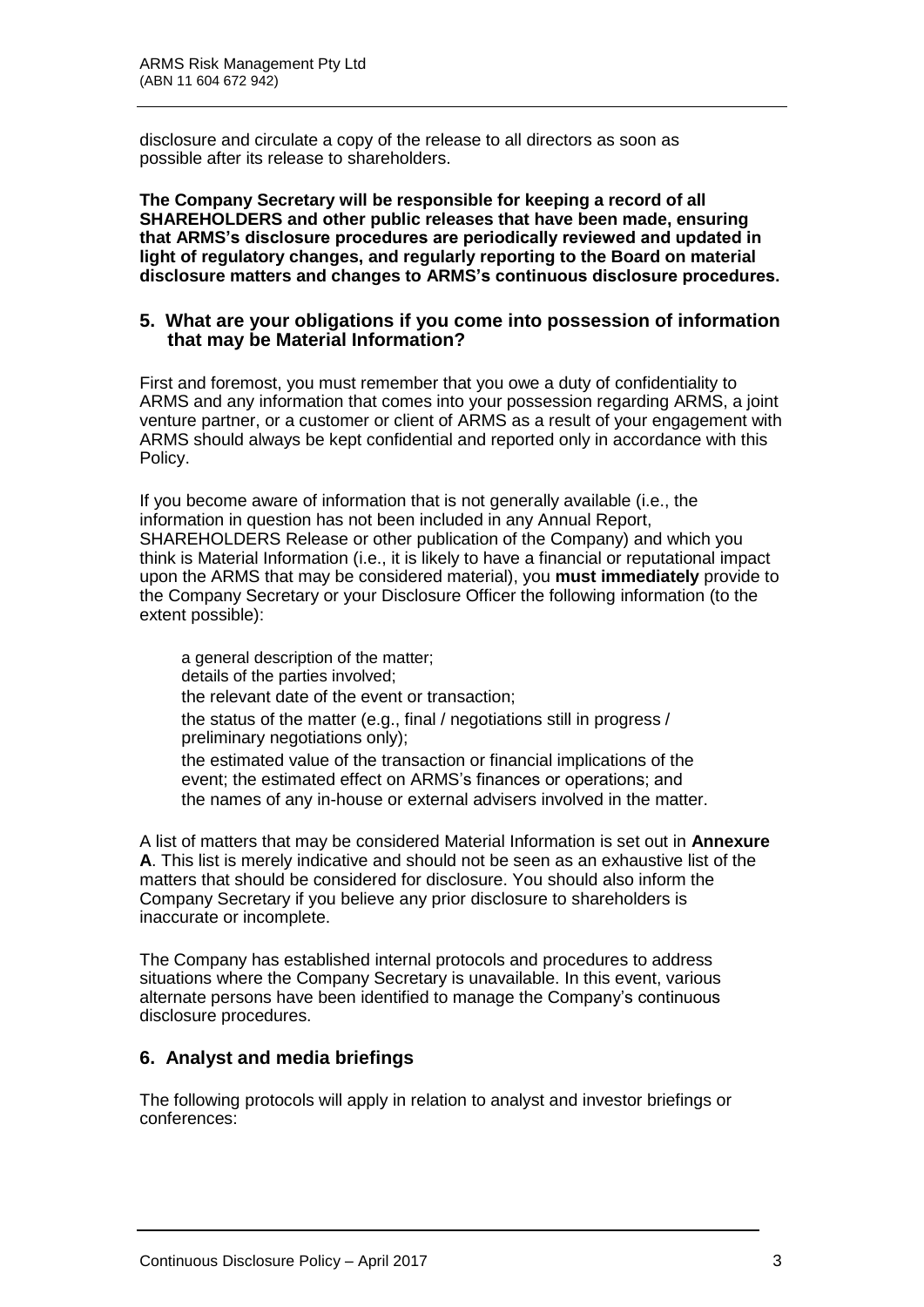information which is, or may be price sensitive information (i.e., Material Information) may not be disclosed at these briefings, either verbally or in writing, unless it has been previously released to shareholders;

ARMS will not selectively release information to any investor, analyst or journalist and all officers or employees involved in conducting briefings or attending conferences shall take appropriate steps to ensure that no selective information release occurs;

if an officer or employee is proposing to present any Material Information to analysts, journalists or customers, they are to ensure that copies of their presentation materials are provided to the ARMS Communications Manager and/or the Company Secretary for checking prior to presenting that information externally;

prior to any briefing or conference the Company Secretary should ensure that presentation materials to be used are provided to shareholders;

if a question raised during the briefing or conference can only be answered by disclosing price sensitive information which has not previously been disclosed to shareholders, the officer or employee must decline to answer the question and take the question on notice;

if an officer or employee present at a briefing or a conference considers that price sensitive information that was not previously disclosed may have been inadvertently disclosed during the briefing, he or she must immediately notify the Company Secretary;

if Material Information is inadvertently released, a copy of the presentation material will immediately be disclosed to shareholders and placed on the ARMS website.

## **7. Interview / Briefing Black-Out Period**

No employee may give an interview or make a presentation in the 2-month period leading up to the annual results announcement or in the 1 month period before the publication of any other results or outlook without the specific permission of the Company Secretary in consultation with the Chief Executive Officer or the Chief Financial Officer.

### **8. Analysts' reports**

Where requested to do so, ARMS may review analysts' research reports but, in general, will only comment on factual and/or public information contained in a report of model and not comment on analysts' conclusions or assumptions in the report or model.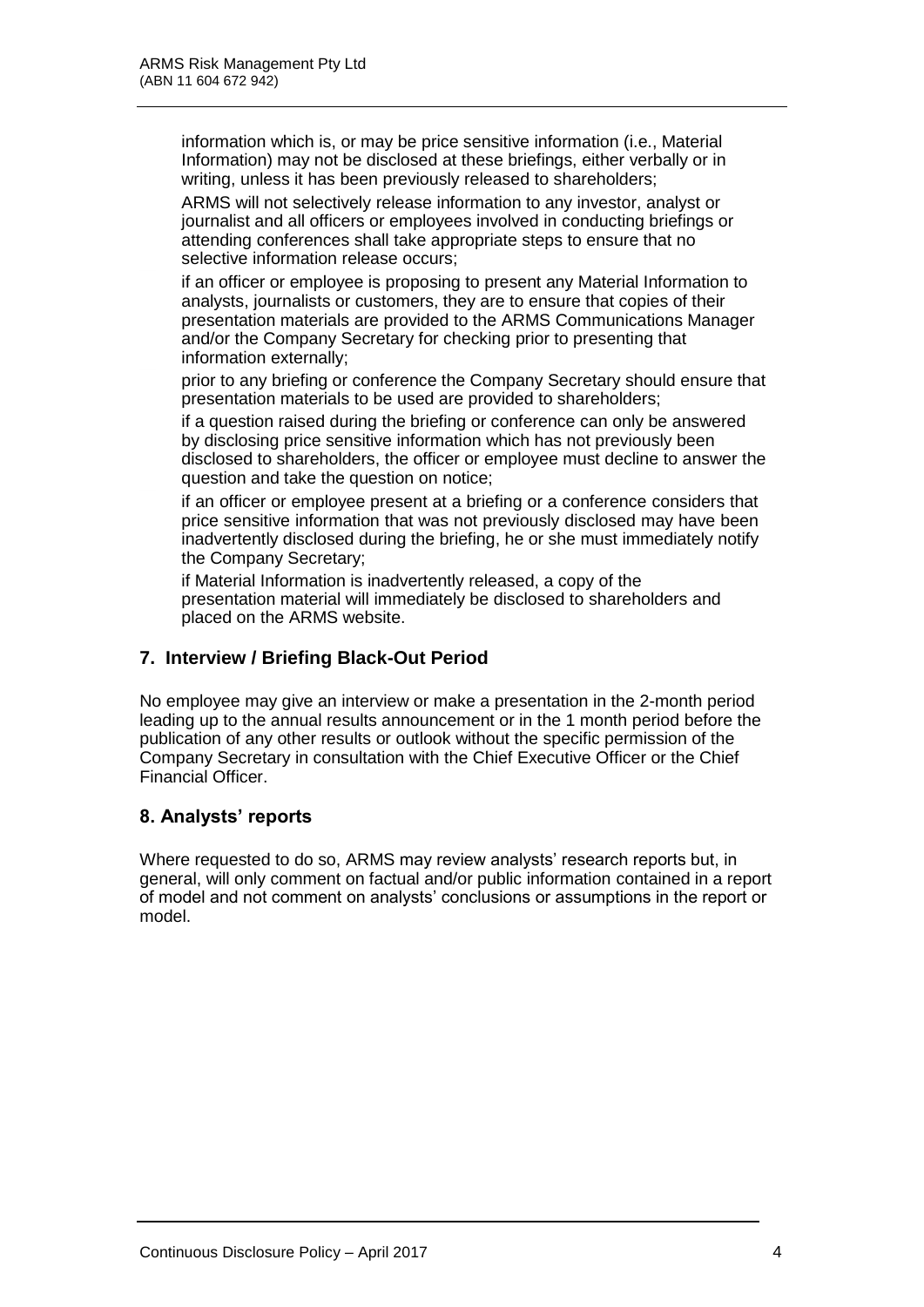## **9. Exceptions to the continuous disclosure obligations**

The disclosure obligation does not generally apply where the information is generally available. However, the impact of information that is generally available on ARMS may be such that it is likely to have a material effect on the price or value of ARMS securities. If the generally available information is likely to have a material impact on ARMS the disclosure obligation **will apply** and the impact or effect **must** be disclosed. For example, a fluctuation in the price of a commodity (being information that is generally available) which is used in a ARMS sale product may impact on the product cost to ARMS – in such case the impact, if material, will need to be disclosed.

In general, disclosure is not required where the information is confidential and a reasonable person would not expect the information to be disclosed (e.g., if a disclosure would cause undue prejudice to ARMS because the information is a trade secret or concerns an incomplete proposal or negotiation). It is for the Company Secretary in conjunction with relevant executives and the Chairman to decide whether or not the information is required to be disclosed.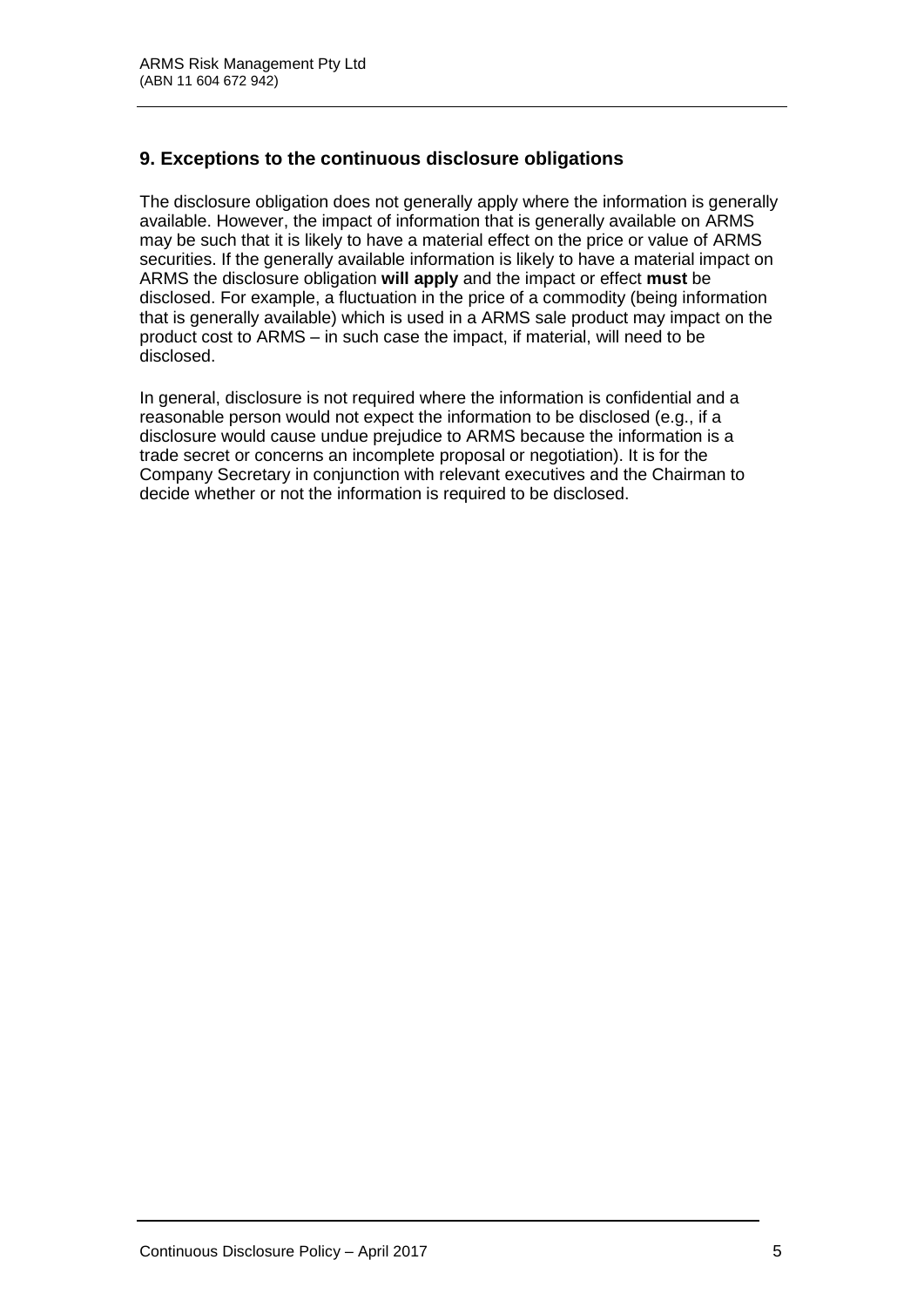## **Annexure A**

#### **Matters generally requiring disclosure – Material Information**

ARMS must disclose any information that a reasonable person would expect to have a material effect on the price or value of securities issued by ARMS.

The following guidelines may assist in assessing whether information is 'material':

**Quantitative:** as a general rule of thumb, a disclosure may be required where an event has the potential to impact ARMS's revenue, profit, assets or liabilities (whichever is appropriate in the circumstances) by an amount of at least 5% of the relevant base.

**Qualitative:** notwithstanding the quantitative threshold, a disclosure should be made where the information will, or is likely to, have an impact on ARMS's reputation, its products or officers.

Set out below is a list of matters which generally require disclosure. This is not an exhaustive list of the possible circumstances in which disclosure may be required.

#### **You must notify the Company Secretary of any matters which you think may be Material Information.**

#### **Relevant information / matter**

- 1. The financial condition, results of operations, company issued forecasts and earning performance of ARMS or a controlled entity, which are significantly different from that anticipated by ARMS or the market;
- 2. A proposed acquisition or disposition of material assets to be announced by ARMS, a controlled entity or joint venture partner;
- 3. Significant new contracts;
- 4. Events or occurrences that have an impact on the operations of ARMS or a controlled entity;
- 5. Industry issues that may have a material impact on the company.
- 6. Natural disasters or accidents that have particular relevance to the businesses of the Company or its suppliers;
- 7. Significant changes in technology or the application of technology which could affect business;
- 8. A proposed announcement to alter pricing or tariff policies;
- 9. Legal proceedings against or allegation of any breach of the law, whether civil or criminal, by ARMS or any of its employees;
- 10. Any notification by a Ratings Agency that it will review the credit rating of ARMS;
- 11. A change in ARMS's financial forecast or expectation;
- 12. A recommendation or determination to pay a dividend or distribution, or a decision that one will not be paid.
- 13. The appointment of a receiver, manager, liquidator or administrator in respect of any loan, trade credit, trade debt, borrowing or securities held by ARMS or any controlled entity;
- 14. An agreement between ARMS (or a related party or subsidiary) and a director (or a related party of the director);
- 15. Changes in ARMS's Board, senior management or auditors;